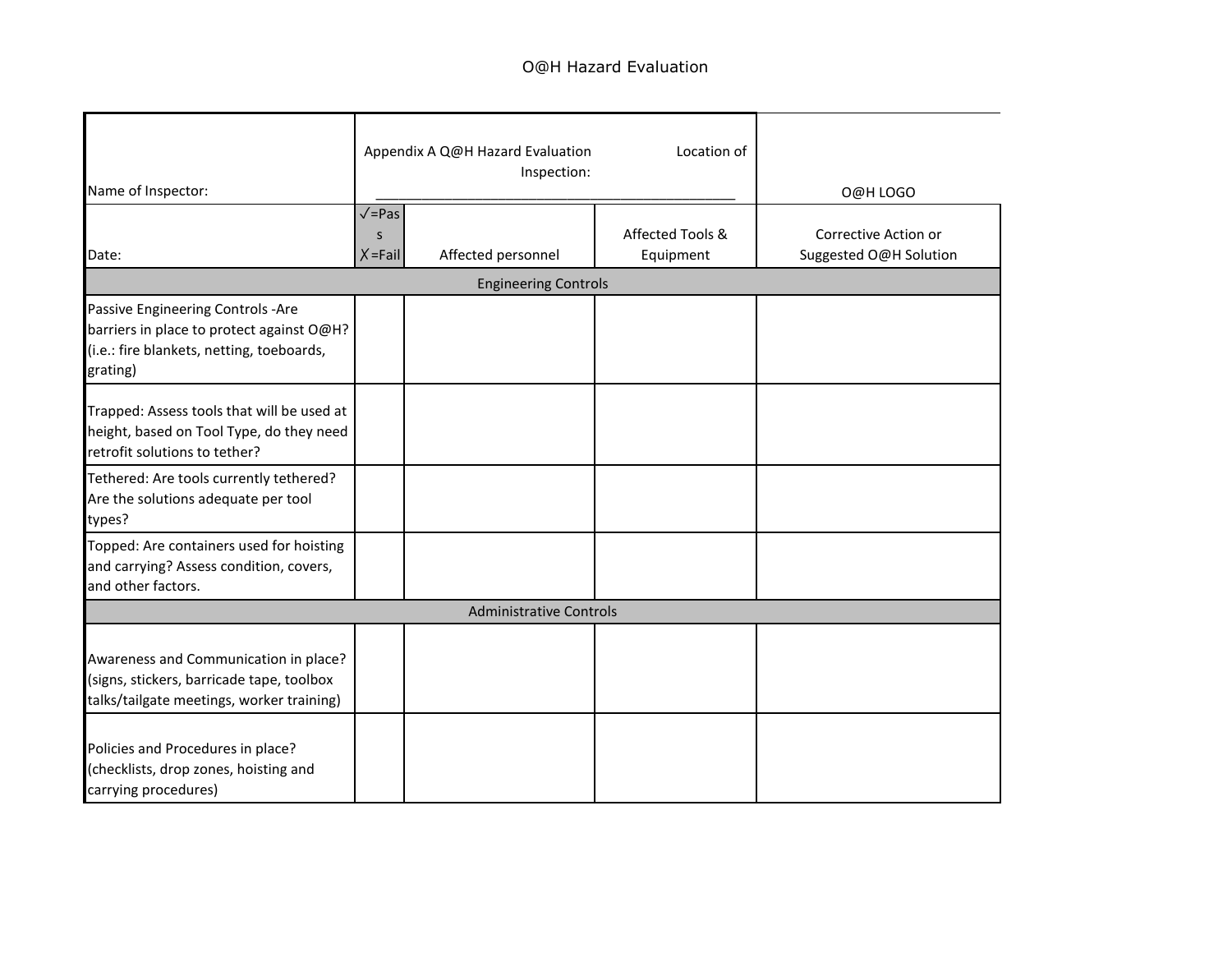| Pre-Task Planning in place? (Job Hazard                                                                                                              |     |  |
|------------------------------------------------------------------------------------------------------------------------------------------------------|-----|--|
| Analysis, Pre-Task or Pre-Construction<br>Meetings)                                                                                                  |     |  |
| Housekeeping conditions: Is a plan in<br>place for routine clean-up of the site and<br>elevated work areas?                                          |     |  |
| Is there a plan for storage and staging of<br>tools, materials, and equipment? (non-<br>essential items should not be stored or<br>staged at height) |     |  |
| Is material handling planned? (area<br>barricaded beneath, positive means used)                                                                      |     |  |
| Is positive control of tools used when<br>transferring tools at height? (100% tie-<br>off)                                                           |     |  |
| Is an equipment inspection program in<br>place for equipment used to hoist//carry,<br>materials handling equipment?                                  |     |  |
|                                                                                                                                                      | PPE |  |
| Hard hats?                                                                                                                                           |     |  |
| Safety eyewear?                                                                                                                                      |     |  |
| Safety-toed boots?                                                                                                                                   |     |  |